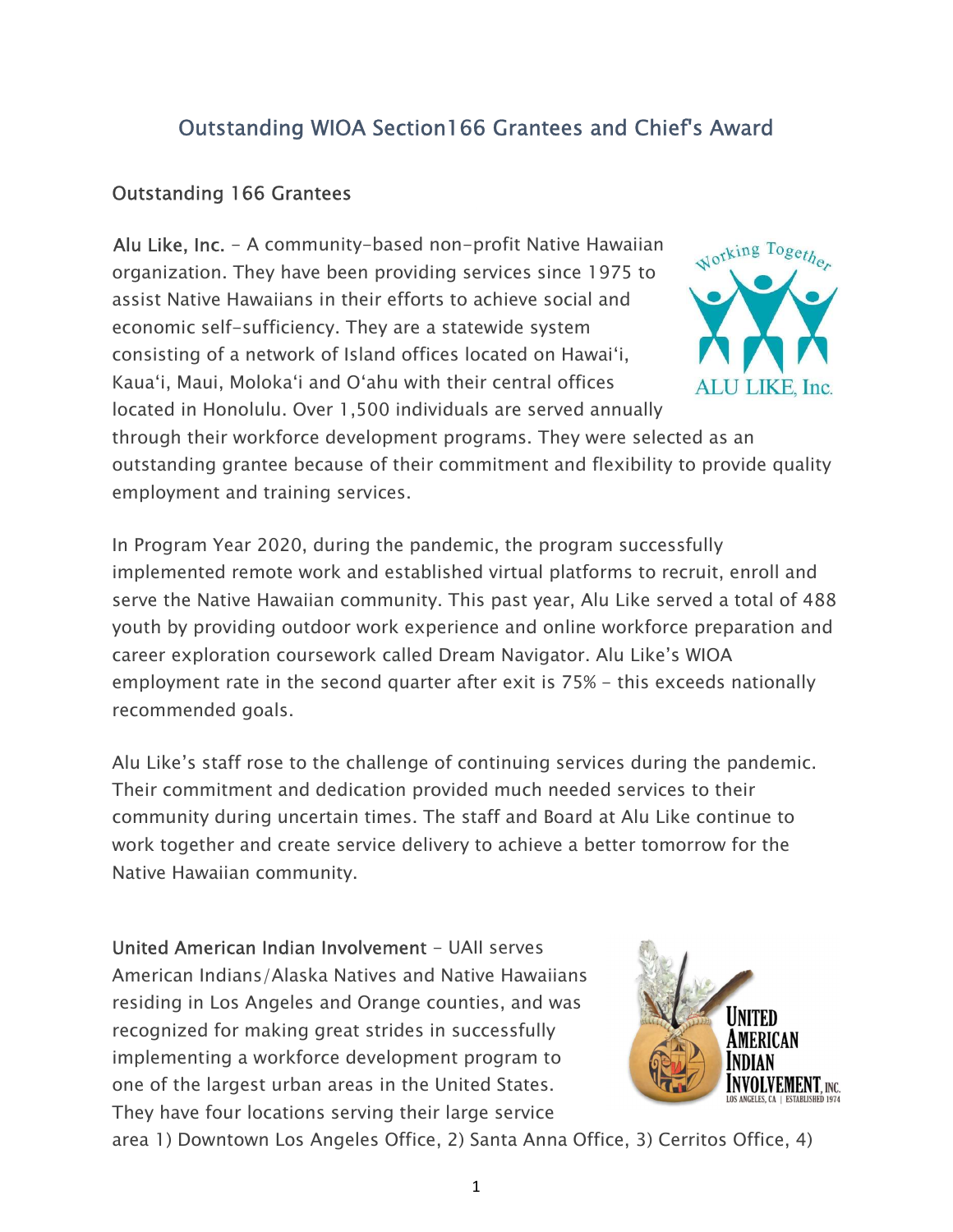Orange County Partner Organization, the Walking Shield. In Program Year 2020, UAII enrollments increased despite the pandemic. The program served 346 clients with 43% of those clients receiving training services. UAII's WIOA employment rate in the 2nd quarter after exit is 71%. They were able to tailor their approach during the pandemic by implementing promising and innovative practices such as developing a quick online eligibility check, virtual information sessions for the public, and an online WIOA application. Staff meet virtually with clients to complete enrollment and provide career and training opportunities. UAII's online tools, social media outreach, supportive leadership and staff have all contributed to the successfully implementation of a robust and innovative workforce development program.

United Tribes Technical College – The United Tribes Technical College (UTTC) in Bismarck, North Dakota, was recognized as an outstanding grantee due to their dedication to the tribal workforce program throughout the COVID-19 pandemic. Like many workforce programs, UTTC faced burdensome challenges



**UNITED TRIBES TECHNICAL COLLEGE** 

throughout the pandemic, yet they persevered and continued to serve participants, maintaining the goals of their four-year strategic plan.

In 1969, UTTC became the first inter-tribal post-secondary training and education facility targeting American Indians. They are a 501(c)3 organization governed by the Sisseton-Wahpeton Oyate, Spirit Lake Nation, Standing Rock Sioux, the Mandan, Hidatsa and Arikara Nation, and Turtle Mountain Band of Chippewa. Their services extend to all forty-one counties outside the four reservations located in the state of North Dakota.

The UTTC service structure targets not only hard to serve areas but also participants with significant barriers to employment. Most participants have at least one barrier to employment, including criminal record, disadvantaged background, drug and/or alcohol abuse, lack of education, lack of work history, employer bias, and more. UTTC specialized in addressing these challenges for both their youth and adult participants. Despite the overwhelming challenges during the pandemic, UTTC has successfully navigated these complexities while performing grant requirements outlined by the grant terms and conditions. UTTC has proven to be a and dependable program for American Indian job seekers.